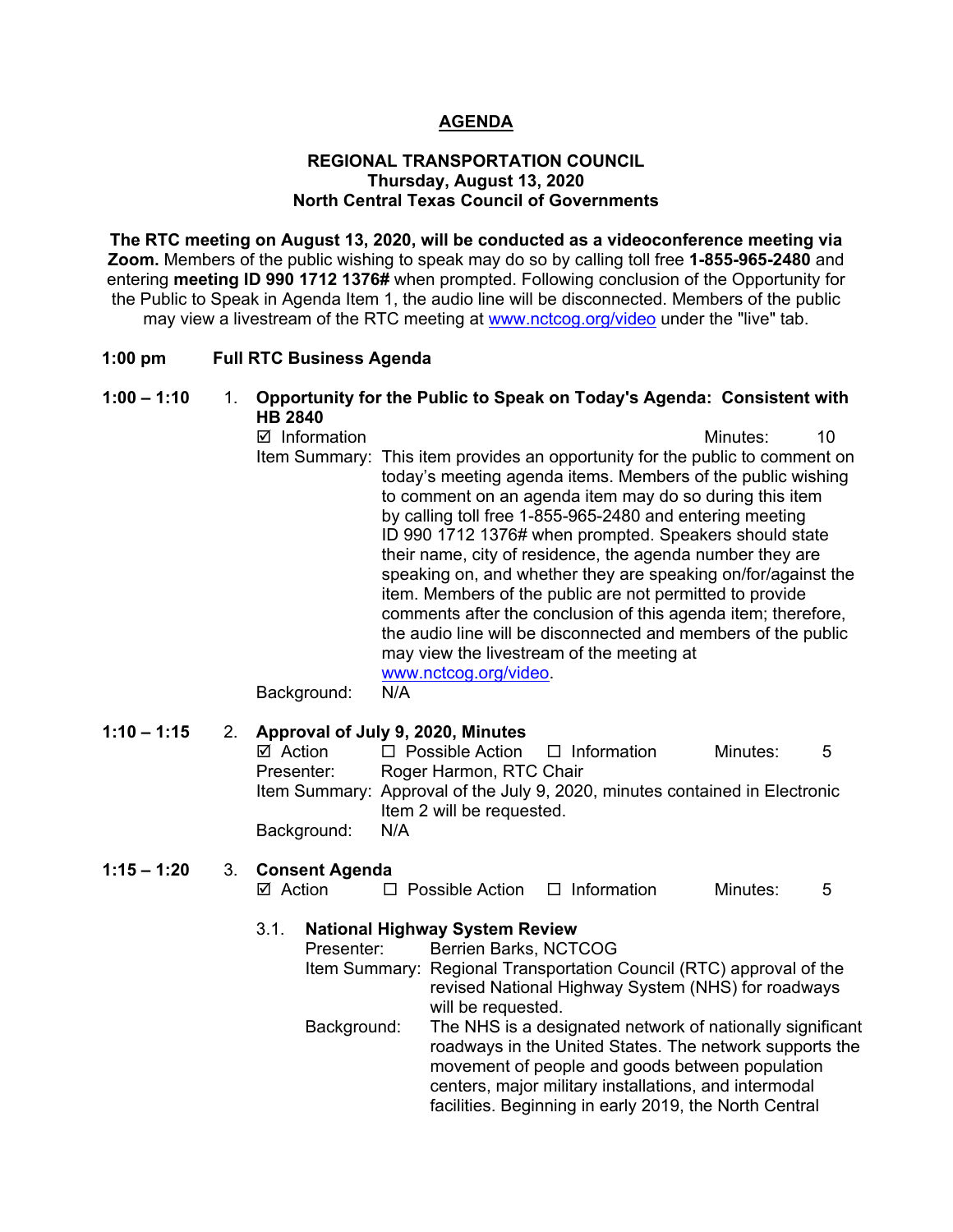Texas Council of Governments (NCTCOG) participated in a collaborative effort with the Texas Department of Transportation (TxDOT), the Federal Highway Administration (FHWA), and local governments to perform a complete evaluation of the NHS for the first time since its inception in 1996. Staff recommendations from this evaluation were presented to the RTC and transmitted to the FHWA in June 2019. The Federal Highway Administration and TxDOT returned with a set of suggested changes. Staff worked with both partners to review the suggested changes and arrived on a revised list of modifications on July 17, 2020. Electronic Item 3.1 contains a detailed listing of the proposed modifications to the NHS.

Performance Measure(s) Addressed:

<p>✓ Safety</p>\n<p>✓ Payment and Bridge Condition</p>\n<p>□ Transit Asset</p>\n<p>✓ System Performance/Freicht/CM</p> **Ø System Performance/Freight/CMAQ** 

- 3.2. **Endorsement of State of Good Repair Grant Application Submitted on behalf of Trinity Railway Express, Dallas Area Rapid Transit, and Trinity Metro**
	- Presenter: Jeff Hathcock, NCTCOG Item Summary: Endorsement for the Grant Application to the Federal Railroad Administration (FRA) for the Federal-State Partnership for the State of Good Repair Program, submitted on behalf of Trinity Railway Express, Dallas Area Rapid Transit (DART), and Trinity Metro will be requested.
	- Background: In June 2020, the FRA announced the Federal-State Partnership for the State of Good Repair Program. The Notice of Funding Opportunity indicated availability of funding for capital projects across the United States to repair, replace, or rehabilitate qualified railroad assets to reduce the state of good repair backlog and improve intercity passenger rail performance. The grant submittal deadline was July 27, 2020. Staff requests endorsement for the submittal of a grant application in partnership with Trinity Railway Express, DART, and Trinity Metro that will help the region improve the state of good repair of transit assets, enhance passenger/freight rail service performance, and improve overall freight/passenger integration. The total grant budget requests approximately \$58 million (\$30 million in federal and \$28 million in local match) with BNSF Railway, DART, and Trinity Metro providing the required local match. More information is available in Electronic Item 3.2.

Performance Measure(s) Addressed:

- 
- $\boxtimes$  Safety  $\Box$  Pavement and Bridge Condition
- 
- ⊠ Transit Asset **II System Performance/Freight/CMAQ**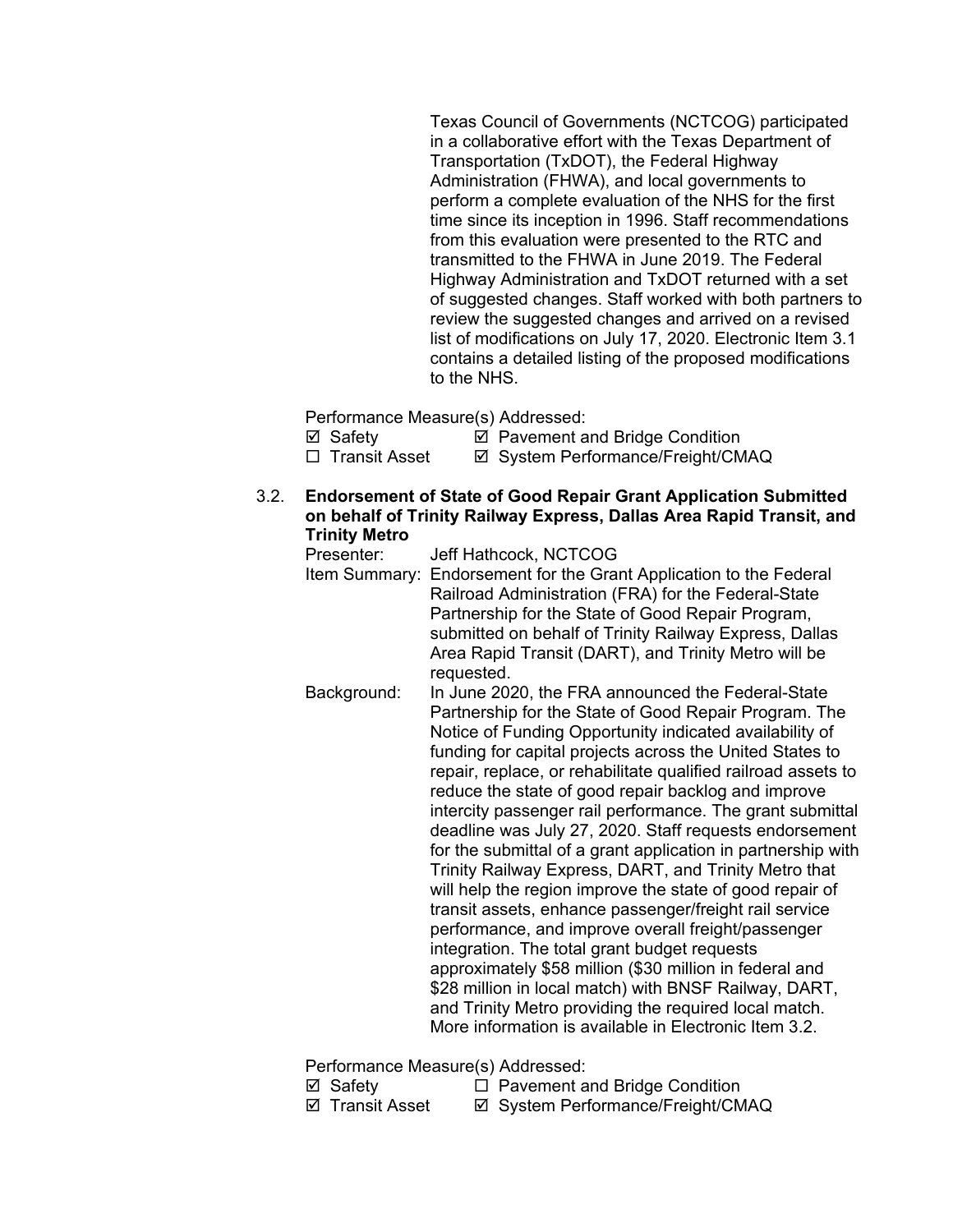# 3.3. **Approval of Application for Advanced Transportation and Congestion Management Technologies Deployment Initiative Grant**

**Program: S.M. Wright** Natalie Bettger, NCTCOG Item Summary: Regional Transportation Council (RTC) approval to support and provide funding for the City of Dallas application for the 2020 Advanced Transportation and Congestion Management Technologies Deployment Initiative Grant Program will be requested. This is for the S.M. Wright Corridor. Background: In July 2020, the United States Department of Transportation (USDOT) issued the announcement for the Advanced Transportation and Congestion Management Technologies Deployment Initiative to develop model deployment sites for large-scale installation and operation of advanced transportation technologies to improve safety, efficiency, system performance, and infrastructure return on investment. The Notice of Funding Opportunity that details the \$60 million grant program for Fiscal Year 2020, as well as the application requirements are available at [https://www.grants.gov/web/grants/view](https://www.grants.gov/web/grants/view-opportunity.html?oppId=327953)[opportunity.html?oppId=327953.](https://www.grants.gov/web/grants/view-opportunity.html?oppId=327953) Applications are due to the USDOT by August 31, 2020. Details are provided in Electronic Item 3.3.

Performance Measure(s) Addressed:

 $\boxtimes$  Safety  $\Box$  Pavement and Bridge Condition

⊠ Transit Asset **II System Performance/Freight/CMAQ** 

### 3.4. **Approval of Application for Advanced Transportation and Congestion Management Technologies Deployment Initiative Grant Program: Goods Movement**

| Presenter:  | Thomas Bamonte, NCTCOG                                          |
|-------------|-----------------------------------------------------------------|
|             | Item Summary: Regional Transportation Council (RTC) approval to |
|             | support and provide funding for the Texas Department of         |
|             | Transportation (TxDOT) application for the 2020                 |
|             | Advanced Transportation and Congestion Management               |
|             | Technologies Deployment Initiative Grant Program will           |
|             | be requested.                                                   |
| Background: | In July 2020, the United States Department of                   |
|             | Transportation (USDOT) issued the announcement for              |
|             | the Advanced Transportation and Congestion                      |
|             | Management Technologies Deployment Initiative to                |
|             | develop model deployment sites for large-scale                  |
|             | installation and operation of advanced transportation           |
|             | technologies to improve safety, efficiency, system              |
|             | performance, and infrastructure return on investment.           |
|             | The Notice of Funding Opportunity that details the              |
|             | \$60 million grant program for Fiscal Year 2020, as well        |
|             | as the application requirements are available at                |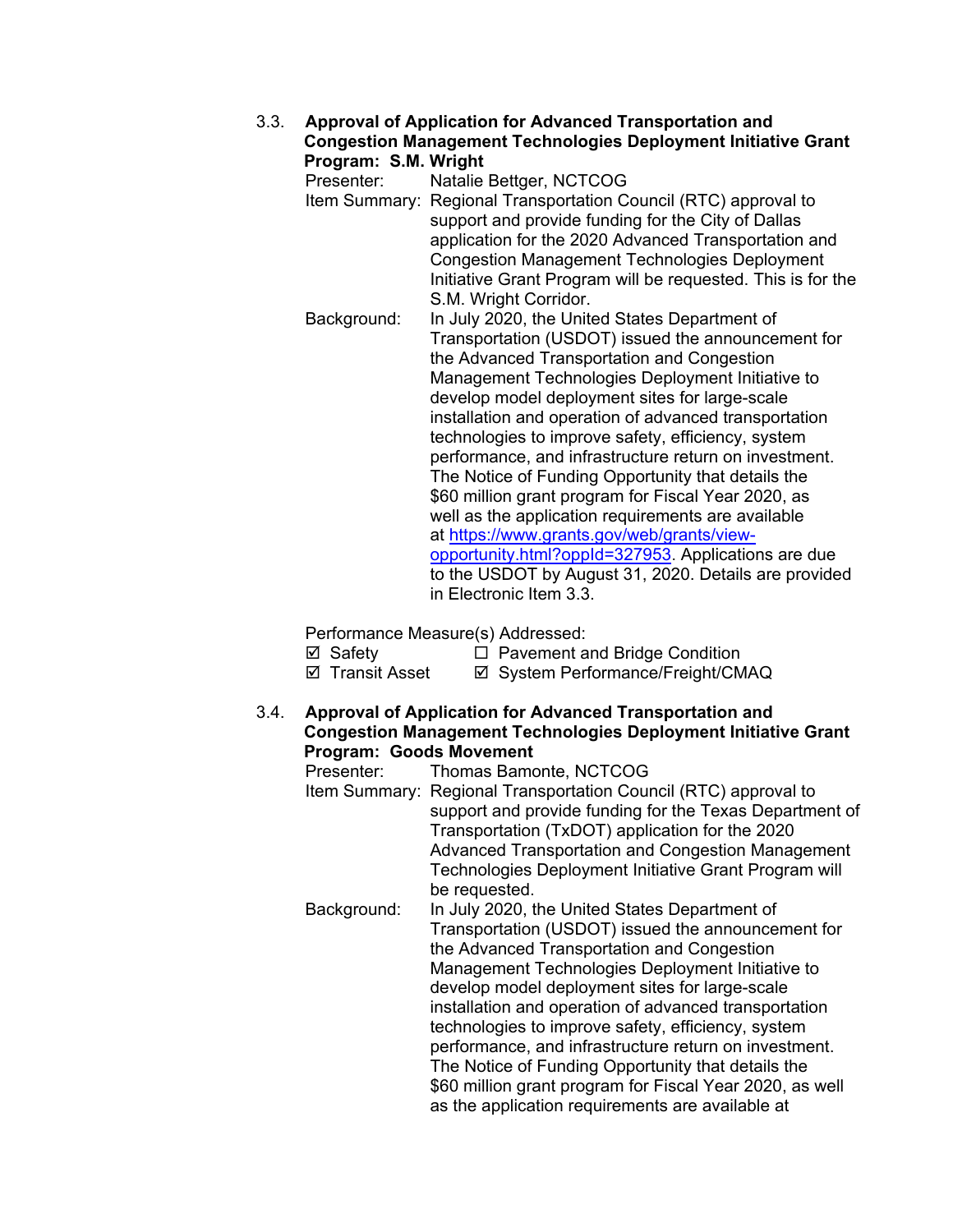[https://www.grants.gov/web/grants/view-](https://www.grants.gov/web/grants/view-opportunity.html?oppId=327953)

[opportunity.html?oppId=327953.](https://www.grants.gov/web/grants/view-opportunity.html?oppId=327953) Applications are due to the USDOT by August 31, 2020. Details are provided in Electronic Item 3.4.

Performance Measure(s) Addressed:

<p>✓ Safety</p>\n<p>□ Pavement and Bridge Condition</p>\n<p>✓ Transit Asset</p>\n<p>✓ System Performance/Freiah/CN</p>

⊠ System Performance/Freight/CMAQ

### **1:20 – 1:35** 4. **Orientation to Agenda/Director of Transportation Report**

# $\Box$  Action  $\Box$  Possible Action  $\Box$  Information Minutes: 15

- Presenter: Michael Morris, NCTCOG
	- 1. Presentations on the Regional Transportation Council (RTC) COVID-19 #00X Program
	- 2. Conduct of Future RTC Meetings
	- 3. Thank You to Loyl Bussell, P.E., TxDOT Fort Worth District Engineer for Service to the Region and Congratulations on Retirement
	- 4. Comments on the 2021 Unified Transportation Program
	- 5. Denton County Transportation Authority Withdrawal of Transit Survey Request/Participation with Statewide Effort
	- 6. Agreement Approval Reducing the Amount of RTC Local Funds Needed in the \$300,000 Program
	- 7. 2020 TxDOT Highway Safety Improvement Program Call for Projects Submittal Deadline for Applications Due to District Offices October 1, 2020 [\(https://www.nctcog.org/trans/quality/safety/transportation](https://gcc01.safelinks.protection.outlook.com/?url=https%3A%2F%2Fwww.nctcog.org%2Ftrans%2Fquality%2Fsafety%2Ftransportation-safety%2Fstatewide-safety-initiatives&data=02%7C01%7CALeger%40nctcog.org%7C32e4e013833e4ab8de4b08d839419c81%7C2f5e7ebc22b04fbe934caabddb4e29b1%7C0%7C0%7C637322301242181876&sdata=iNTPvRZDFAvdWQKf%2Bwh65edWpA5leqTRjjTX3uFy32U%3D&reserved=0)[safety/statewide-safety-initiatives\)](https://gcc01.safelinks.protection.outlook.com/?url=https%3A%2F%2Fwww.nctcog.org%2Ftrans%2Fquality%2Fsafety%2Ftransportation-safety%2Fstatewide-safety-initiatives&data=02%7C01%7CALeger%40nctcog.org%7C32e4e013833e4ab8de4b08d839419c81%7C2f5e7ebc22b04fbe934caabddb4e29b1%7C0%7C0%7C637322301242181876&sdata=iNTPvRZDFAvdWQKf%2Bwh65edWpA5leqTRjjTX3uFy32U%3D&reserved=0)
	- 8. Dallas-Fort Worth Clean Cities Upcoming Events [\(https://www.dfwcleancities.org/dfw-clean-cities-meetings\)](https://www.dfwcleancities.org/dfw-clean-cities-meetings)
	- 9. Air Quality Funding Opportunities for Vehicles [\(https://www.nctcog.org/trans/quality/air/funding-and](https://www.nctcog.org/trans/quality/air/funding-and-resources/fundingvehicle)[resources/fundingvehicle\)](https://www.nctcog.org/trans/quality/air/funding-and-resources/fundingvehicle)
	- 10. Status Report on Ozone (Electronic Item 4.1)
	- 11. Environmental Protection Agency Proposes to Retain Existing National Ambient Air Quality Standard for Ozone [\(https://www.epa.gov/newsreleases/ozone-pollution-continues-decline](https://www.epa.gov/newsreleases/ozone-pollution-continues-decline-under-president-trump-epa-proposes-retain-existing)[under-president-trump-epa-proposes-retain-existing\)](https://www.epa.gov/newsreleases/ozone-pollution-continues-decline-under-president-trump-epa-proposes-retain-existing)
	- 12. Update on Texas Volkswagen Environmental Mitigation Program Funding (Electronic Item 4.2)
	- 13. August Online Input Opportunity Notice (Electronic Item 4.3)
	- 14. Public Comments Report (Electronic Item 4.4)
	- 15. Recent Correspondence (Electronic Item 4.5)
	- 16. Recent News Articles (Electronic Item 4.6)
	- 17. Recent Press Releases (Electronic Item 4.7)

# **1:35 – 1:45** 5. **COVID-19 Infrastructure Program Funding (COVID-19 #00X Program)**

 $\Box$  Possible Action  $\Box$  Information Minutes: 10 Presenter: Christie Gotti, NCTCOG

Item Summary: Staff will request Regional Transportation Council (RTC) approval of COVID-19 Infrastructure Program projects in Electronic Item 5.1, a proposed federal/Regional Toll Revenue (RTR) funding exchange with Denton County, and the ability to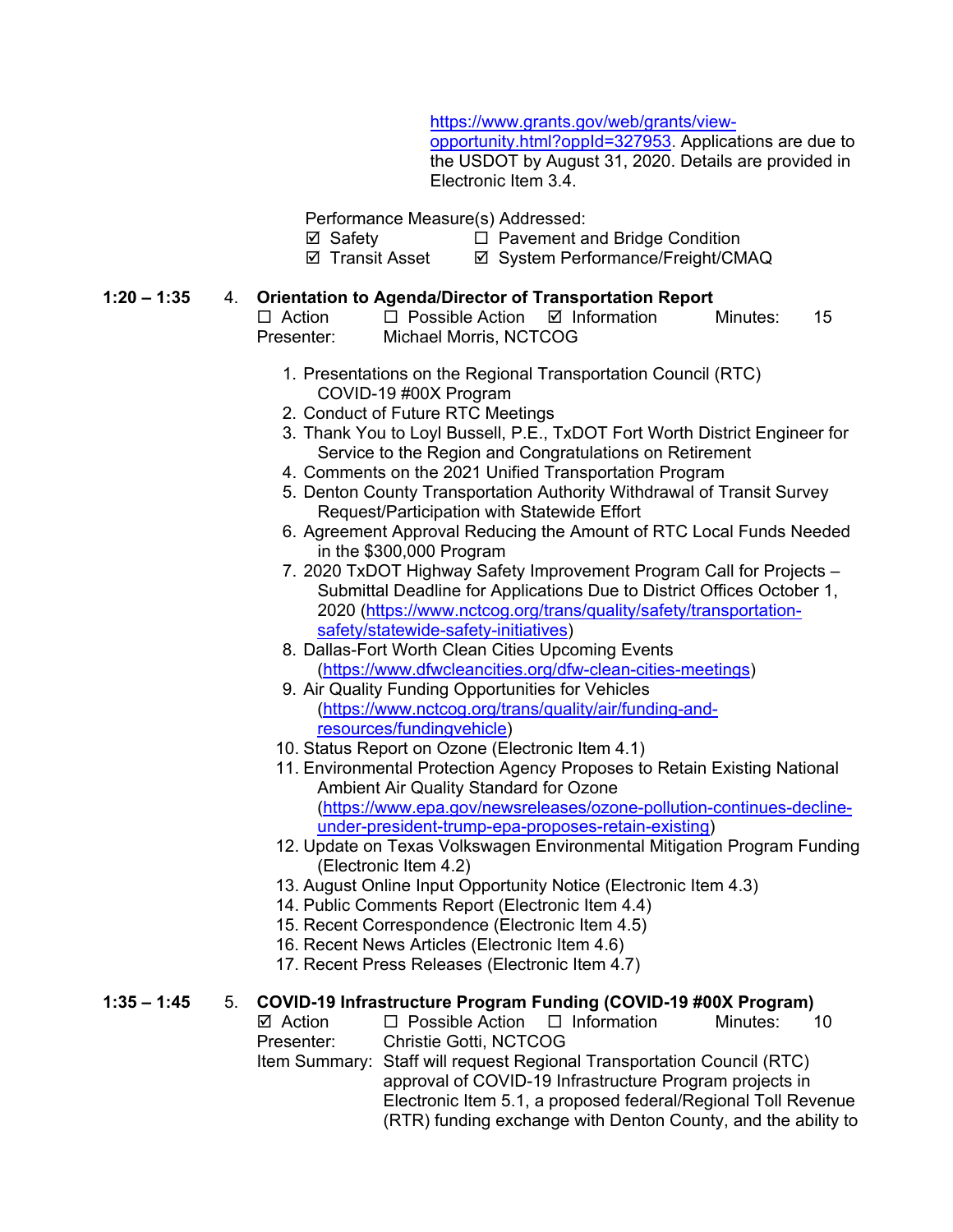|             | amend the Transportation Improvement Program and other<br>planning/administrative documents to incorporate the projects.                                                                                                                                                                                                                                                                                                                                                                                                                                                                                                                                                                                                                                                                                                                                                     |
|-------------|------------------------------------------------------------------------------------------------------------------------------------------------------------------------------------------------------------------------------------------------------------------------------------------------------------------------------------------------------------------------------------------------------------------------------------------------------------------------------------------------------------------------------------------------------------------------------------------------------------------------------------------------------------------------------------------------------------------------------------------------------------------------------------------------------------------------------------------------------------------------------|
| Background: | Due to the recent COVID-19 outbreak, the economies of the<br>United States, Texas, and the Dallas-Fort Worth region have<br>suffered large setbacks and there is an urgency to stimulate<br>the economy. North Central Texas Council of Governments<br>staff recommends funding projects that need expedited action<br>and meet one or several of the RTC policies outlined in<br>Mobility 2045, such as better school integration, improved<br>freight connections, and new regional bicycle and pedestrian<br>facilities. These projects will also inject much needed money<br>into the local and state economies. In order to facilitate<br>expedited implementation of several projects, a federal/RTR<br>funding exchange is proposed with Denton County as well.<br>Electronic Item 5.2 contains additional details about the<br>program and projects being requested. |
|             |                                                                                                                                                                                                                                                                                                                                                                                                                                                                                                                                                                                                                                                                                                                                                                                                                                                                              |

Performance Measure(s) Addressed:

- <p>✓ Safety</p>\n<p>✓ Payment and Bridge Condition</p>\n<p>✓ Transform</p>\n<p>✓ System Performance/Freicht/CM</p>
- ⊠ System Performance/Freight/CMAQ

# **1:45 – 1:55** 6. **High-Speed Rail and Hyperloop Update**

 $\Box$  Possible Action  $\Box$  Information Minutes: 10 Presenter: Michael Morris, NCTCOG Item Summary: Staff will present recent progress by Texas Central Partners on high-speed rail from Dallas and Houston. In addition, staff will provide an update on the Hyperloop Certification Center. Staff has been informed that North Central Texas Council of Governments will not be considered in Phase 3 of the Virgin Hyperloop One Certification Center. Background: Texas Central Partners has made significant progress on highspeed rail between Dallas to Houston. In addition, the Tier II high-speed rail environmental is underway between Dallas, Arlington, and Fort Worth.

> Regarding the Hyperloop Certification Center, Electronic Item 6.1 contains correspondence from Virgin Hyperloop One indicating the region will not be included in the Phase 3 competitive selection. The North Central Texas Council of Governments appreciates the hard work by former Regional Transportation Council Chair Andy Eads, Denton County Judge, and Arlington Mayor Jeff Williams. Also included in Electronic Item 6.1 is information regarding Virgin Hyperloop One's interest to go from Fort Worth to Laredo. Electronic Item 6.2 contains correspondence requesting a presentation by these six impacted Metropolitan Planning Organizations to the Texas Transportation Commission.

Performance Measure(s) Addressed:

 $\boxtimes$  Safety  $\Box$  Pavement and Bridge Condition

⊠ Transit Asset **II System Performance/Freight/CMAQ**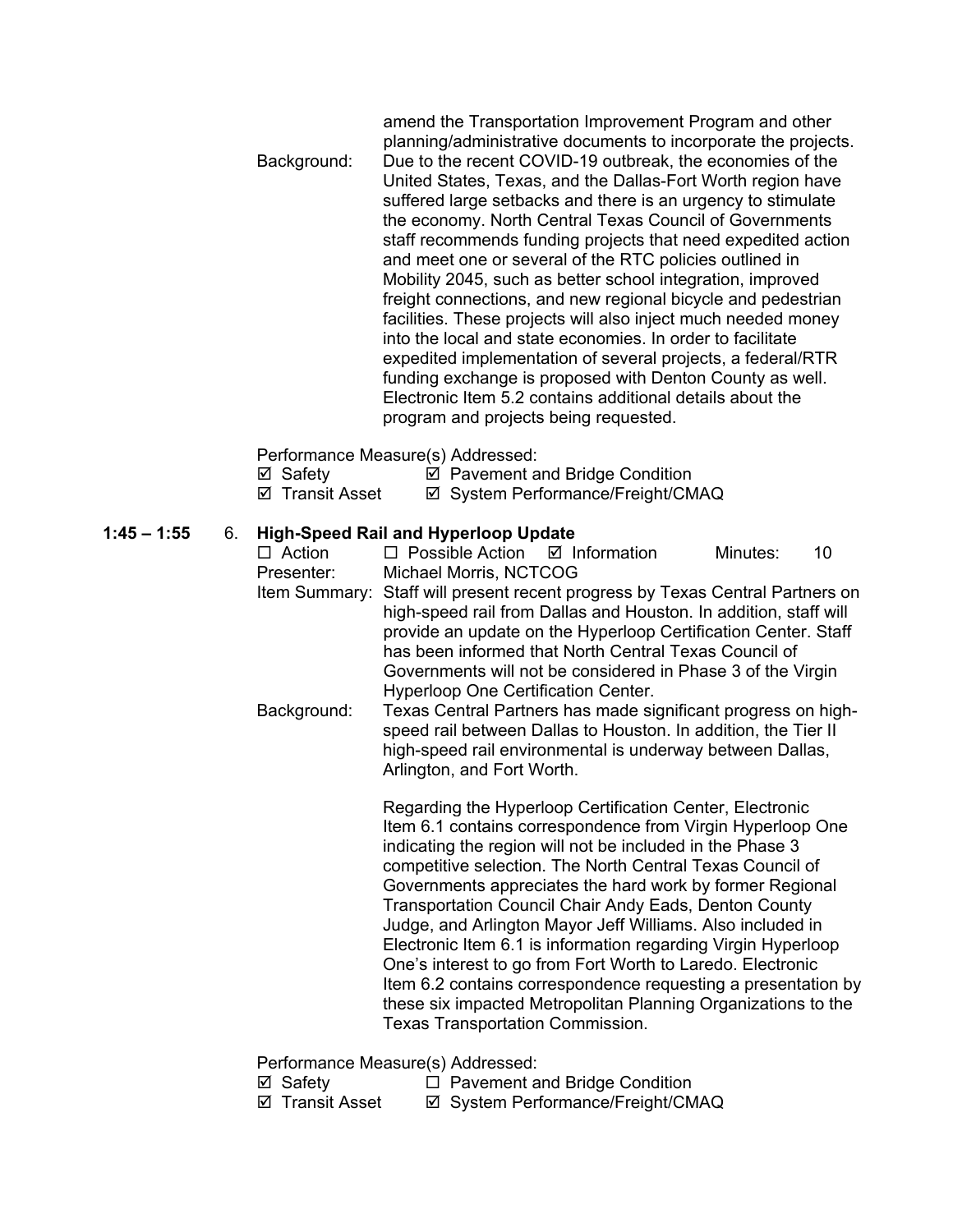## **1:55 – 2:05** 7. **Metropolitan Transportation Plan Policy Bundle and Transportation Development Credits**

 $\Box$  Action  $\Box$  Possible Action  $\Box$  Information Minutes: 10 Presenter: Kevin Feldt, NCTCOG Item Summary: Staff will brief the Regional Transportation Council (RTC) on results from the fourth round of the Metropolitan Transportation Plan (MTP) Policy Bundle survey, including the plan to distribute available Transportation Development Credits (TDCs). The RTC will be briefed on TDC distribution for successful policy bundle participants.

Background: The MTP Policy Bundle Program was created to encourage entities like local governments, school districts, and transportation agencies to voluntarily adopt a minimum of 50 percent of the list of policies identified in Mobility 2045. By voluntarily adopting these policies, participating entities will receive TDCs to offset local funds for federal transportation projects.

> Recommendations in Mobility 2045 consist of policies, programs, and projects reflecting the region's priorities and support Mobility 2045 goals. As construction of infrastructure projects alone cannot achieve the goals of Mobility 2045, a voluntary list of policies available for adoption by local agencies was designed to encourage the development of alternative, strategic solutions. By voluntarily adopting 50 percent of these policies, participating agencies are slated to receive TDCs to offset local funds for federal transportation projects. MTP Policy Bundle applications have been reviewed and staff will present a draft recommendation for distributing TDCs to successful entities. Electronic Item 7 includes a draft recommendation of TDC distribution for successful policy bundle participants.

Performance Measure(s) Addressed:

 $\boxtimes$  Safety  $\boxtimes$  Pavement and Bridge Condition

⊠ Transit Asset **II System Performance/Freight/CMAQ** 

## **2:05 – 2:15** 8. **Changing Mobility: Data, Insights, and Delivering Innovative Projects During COVID Recovery**

| $\Box$ Action | $\Box$ Possible Action $\Box$ Information                                 |  | Minutes: | 10 |
|---------------|---------------------------------------------------------------------------|--|----------|----|
| Presenter:    | Michael Morris, NCTCOG                                                    |  |          |    |
|               | Item Summary: Staff will provide an update on performance metrics to help |  |          |    |
|               | understand the impacts of COVID-19 to the transportation                  |  |          |    |
|               | system.                                                                   |  |          |    |
| Background:   | Four performance metrics have been developed that will be                 |  |          |    |
|               | tracked through the COVID-19 pandemic and recovery                        |  |          |    |
|               | process: 1) travel behavior response to COVID-19, 2) financial            |  |          |    |
|               | implications to traditional revenue sources, 3) benefits of travel        |  |          |    |

behavior responses to areas of RTC responsibility, and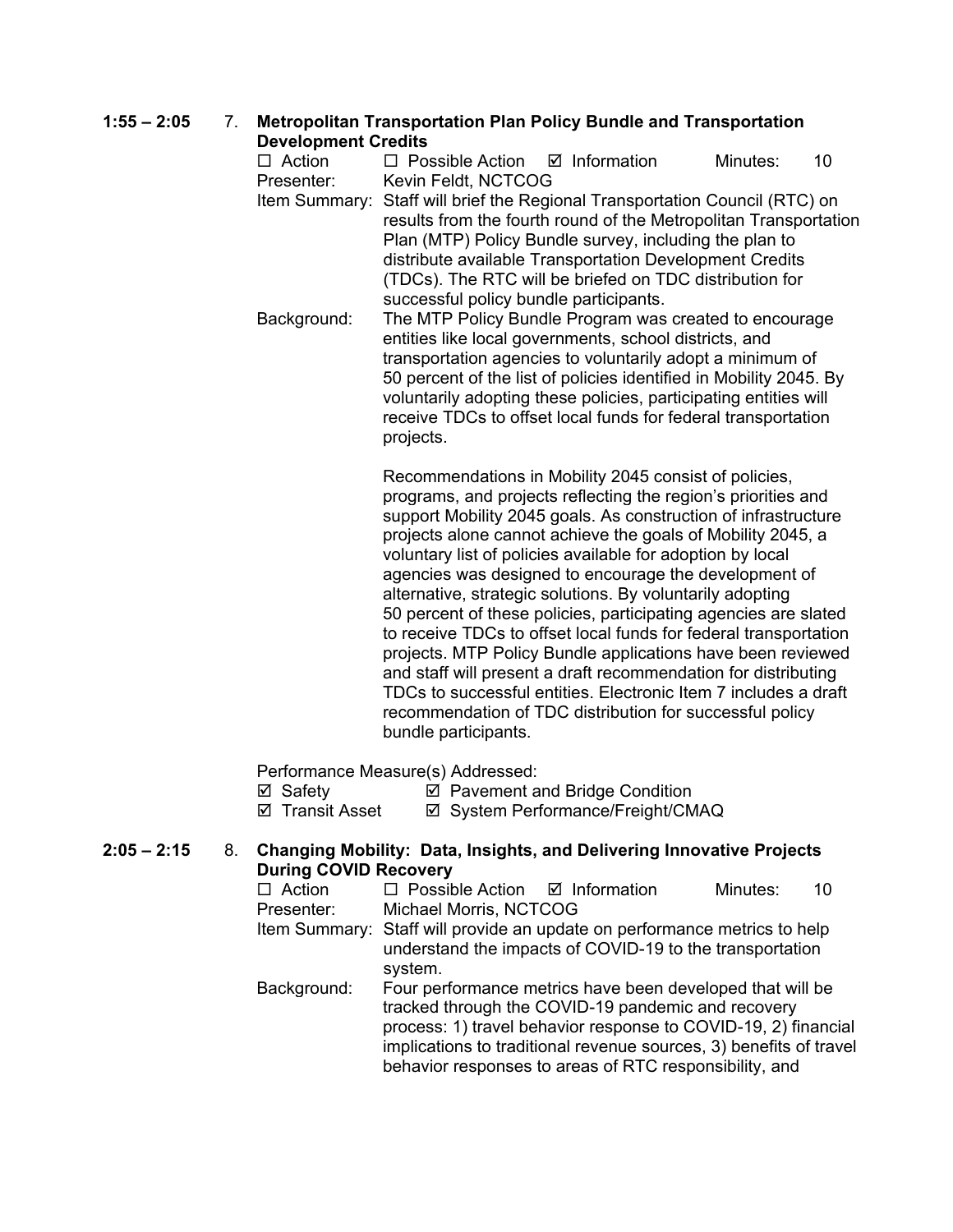4) prioritization of infrastructure improvements that offset unemployment increases. Additional information is provided in Electronic Item 8.

Performance Measure(s) Addressed:

Safety Pavement and Bridge Condition

⊠ System Performance/Freight/CMAQ

### **2:15 – 2:25** 9. **Federal Highway Administration Measure Target Reaffirmation or**

**Revisions**<br>□ Action

| $\Box$ Action |                                                                              |  | Minutes: | 10 |
|---------------|------------------------------------------------------------------------------|--|----------|----|
| Presenter:    | Chris Klaus, NCTCOG                                                          |  |          |    |
|               | Item Summary: Staff will update the Regional Transportation Council (RTC) on |  |          |    |
|               | latest activities related to regional transportation targets for             |  |          |    |
|               | federally required performance measures.                                     |  |          |    |
| Background:   | In December 2015, the Fixing America's Surface                               |  |          |    |
|               | Transportation (FAST) Act was signed into law. The FAST Act                  |  |          |    |
|               | requires certain performance measures be included in the                     |  |          |    |
|               | long-range metropolitan transportation planning process.                     |  |          |    |
|               | These measures were established by a series of four                          |  |          |    |
|               | rulemakings: Safety, Infrastructure Condition, System                        |  |          |    |
|               | Performance/Freight/Congestion Mitigation and Air Quality,                   |  |          |    |
|               | and Transit Asset Management. In 2018, the RTC adopted                       |  |          |    |
|               | 2020 and 2022 targets for a subset of these measures related                 |  |          |    |
|               | to infrastructure condition, congestion, and air quality.                    |  |          |    |
|               |                                                                              |  |          |    |
|               |                                                                              |  |          |    |

Each performance measure rulemaking consists of several specific performance measures. This fall, the RTC will have an opportunity to adjust 2022 targets for these measures. Analysis considering observed trends, project implementation, and the unprecedented effects of COVID-19 will impact the decision on whether target adjustments will be recommended. RTC action is anticipated on September 10, 2020. Please refer to Electronic Item 9 for more details. This effort will generate financial and policy discussions on resources needed in current and future transportation planning.

Performance Measure(s) Addressed:

| ⊠ Safety | ☑ Pavement and Bridge Condition |
|----------|---------------------------------|
|----------|---------------------------------|

⊠ Transit Asset <br> **Ø System Performance/Freight/CMAQ** 

# **2:25 – 2:35** 10. **Regional Trails Videos (Postponed from the March 12, 2020, Meeting)**

 $\Box$  Action  $\Box$  Possible Action  $\Box$  Information Presenter: Karla Weaver, NCTCOG Karla Weaver, NCTCOG Item Summary: Staff will highlight the series of "Trail of the Month" videos. Background: The Sustainable Development team developed a series of videos highlighting various regionally significant shared-use trails within the Dallas-Fort Worth region through a series of "Trail of the Month" videos.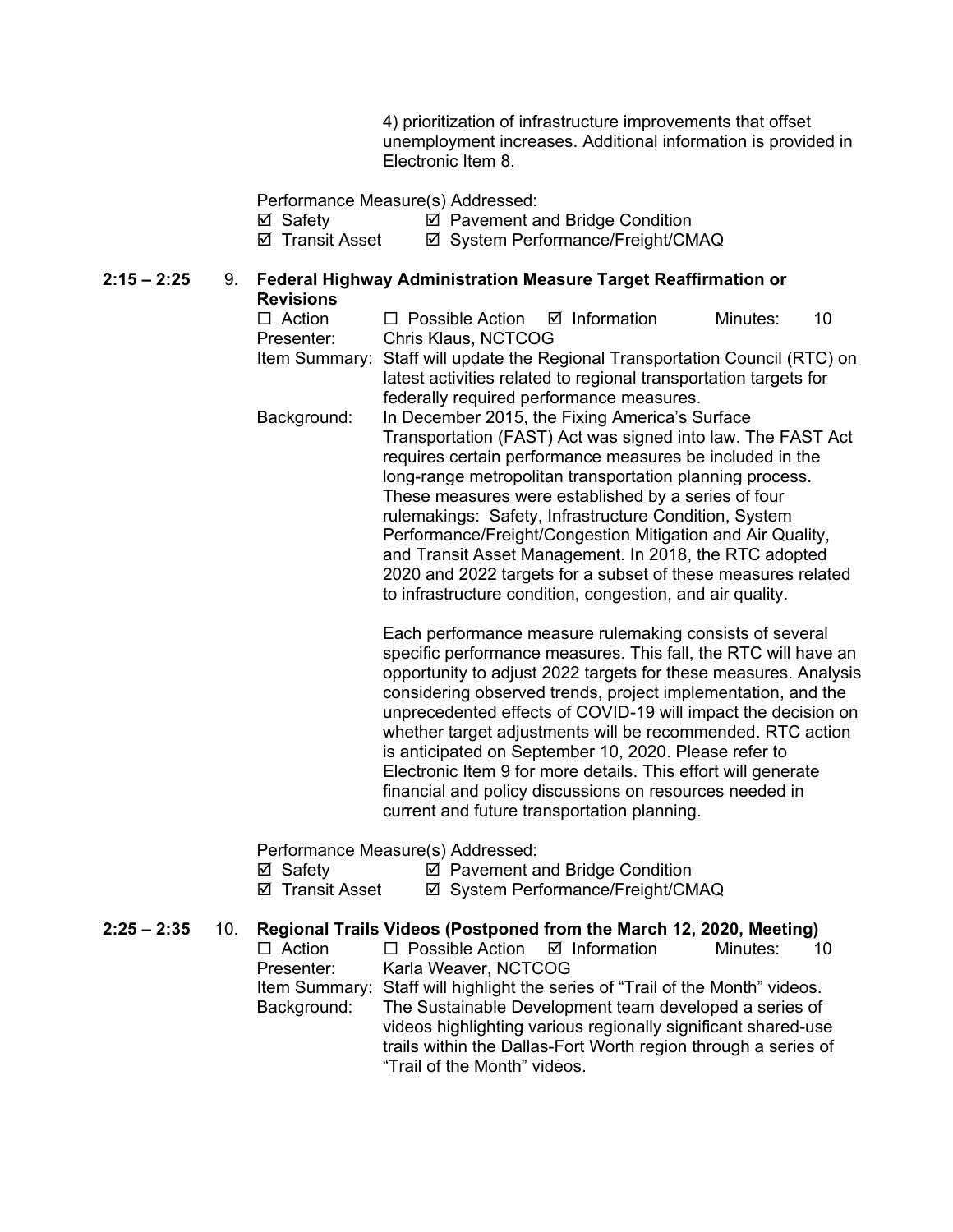These videos detail benefits of the trail facilities including economic development, regional connectivity, increased mode share for active users, and improved quality of life within the community. Staff will provide a brief description of the videos developed to date. The videos are posted to North Central Texas Council of Governments (NCTCOG) website and local governments are encouraged to share them with the public through social media platforms. Visit NCTCOG's Local Trails webpage, [https://www.nctcog.org/trans/plan/bikeped/bikeweb,](https://www.nctcog.org/trans/plan/bikeped/bikeweb) to view the Trails of the Month videos.

Performance Measure(s) Addressed:

- $\Box$  Safety  $\Box$  Pavement and Bridge Condition
- $\Box$  Transit Asset  $\Box$  System Performance/Freight/CMAQ

## **2:35 – 2:45** 11. **Clear PathTM Technology Program**

| $\Box$ Action | $\Box$ Possible Action $\Box$ Information                                       | Minutes: | 10 |
|---------------|---------------------------------------------------------------------------------|----------|----|
| Presenter:    | Jeff Hathcock, NCTCOG                                                           |          |    |
|               | Item Summary: Staff will brief the Regional Transportation Council on the Clear |          |    |
|               | Path <sup>™</sup> Technology Program.                                           |          |    |

Background: North Central Texas Council of Governments staff has been coordinating with each of the freight and transit rail agencies in the North Central Texas region to identify the benefits associated with implementation of the Clear Path™ technology system. As outlined in the Metropolitan Transportation Plan, Mobility 2045, passenger rail service is anticipated to increase with the planned implementation of new and expanded service on existing freight rail corridors throughout the region. Increasing the rail networks' operational efficiency is key to expanding passenger service on existing corridors.

> The Clear Path™ system is a technology solution that monitors and forecasts train traffic conditions in critical transportation gateways, such as Chicago, to help reduce train congestion. Clear Path™ is enabled by continuous real-time feeds of railroad train dispatching and infrastructure status data used to maximize the efficiency of the freight and passenger rail network. Clear Path™ technology will increase capacity of the Dallas-Fort Worth (DFW) rail network and allow DFW metroplex rail system agencies to exchange timely, accurate, and actionable information on train movements throughout the region, by facilitating inter‐carrier operations. Implementation of Clear Path™ technology would advance transit operation opportunities as designated in Mobility 2045.

Performance Measure(s) Addressed:

- 
- $\boxtimes$  Safety  $\Box$  Pavement and Bridge Condition
- ⊠ Transit Asset ⊠ System Performance/Freight/CMAQ